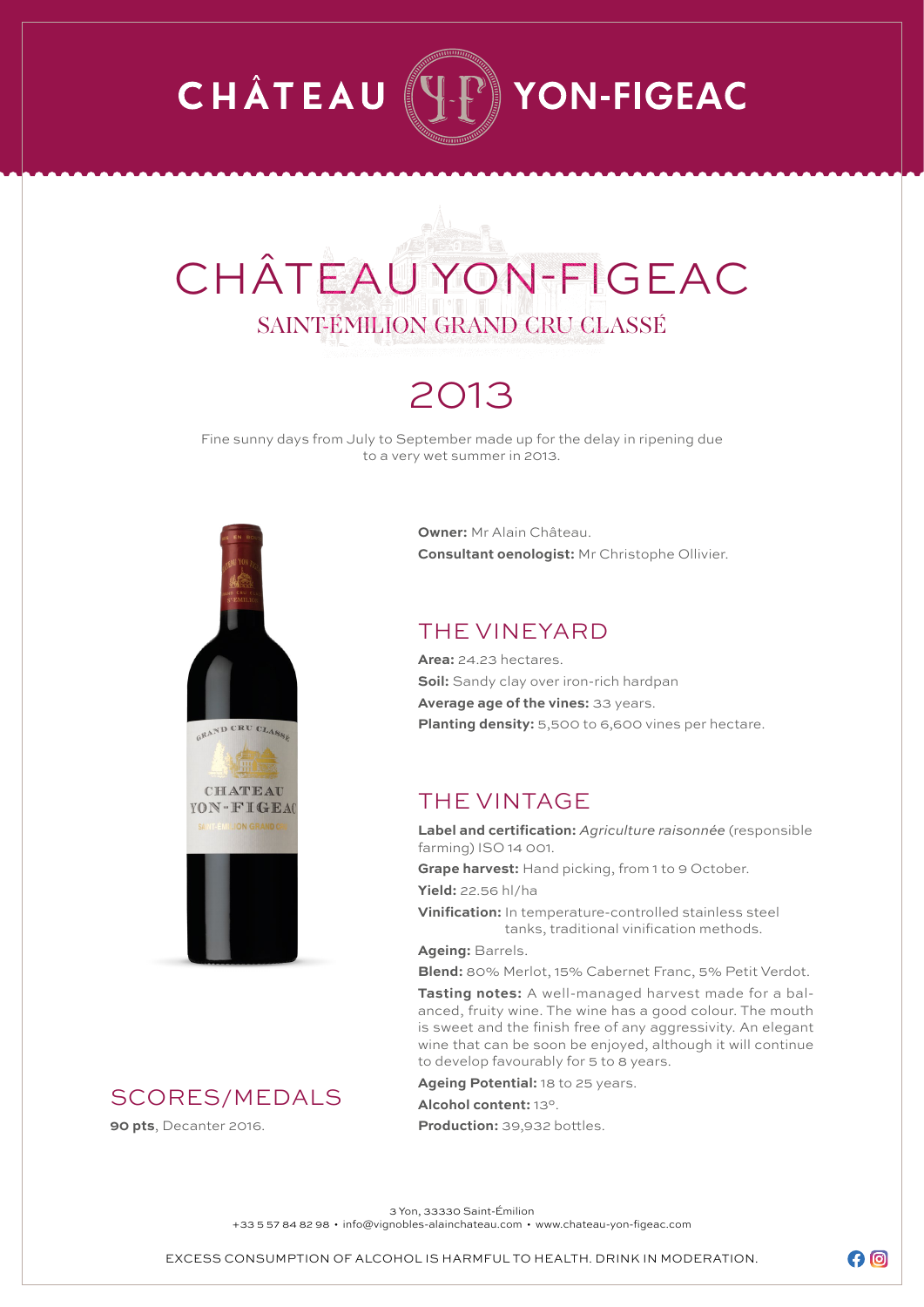## **CHÂTEAU**  $\mathbb{P}\r\}$  YON-FIGEAC

# CHÂTEAU YON-FIGEAC SAINT-ÉMILION GRAND CRU CLASSÉ

### 2014

September was exceptionally hot and dry, making up for a dull spring and early summer. The harvest was delayed to make the most of this godsend. The grapes came out beautifully balanced.



#### SCORES/MEDALS

**92 pts**, Antonio Galloni. **16/20**, Le Figaro.

**Owner:** Mr Alain Château. **Consultant oenologist:** Mr Christophe Ollivier.

#### THE VINEYARD

**Area:** 24.23 hectares. **Soil:** Sandy clay over iron-rich hardpan **Average age of the vines:** 34 years. **Planting density:** 5,500 to 6,600 vines per hectare.

#### THE VINTAGE

**Label and certification:** *Agriculture raisonnée* (responsible farming) ISO 14 001.

**Grape harvest:** Hand picking, from 1 to 10 October.

**Yield:** 42.45 hl/ha

**Vinification:** In temperature-controlled stainless steel tanks, traditional vinification methods.

**Ageing:** 12 months in barrels.

**Blend:** 80% Merlot, 15% Cabernet Franc, 5% Petit Verdot.

**Tasting notes:** This wine is dominated by fruity aromas, combined with smoky and toasted notes. It is quite mouth-filling and concentrated. There are tannins present that take a few years to fade.

**Ageing Potential:** 25 to 30 years. **Alcohol content:** 13.5°.

**Production:** 56,883 bottles.

3 Yon, 33330 Saint-Émilion

+33 5 57 84 82 98 • info@vignobles-alainchateau.com • www.chateau-yon-figeac.com

 $\boldsymbol{\Theta}$  $\boldsymbol{\Theta}$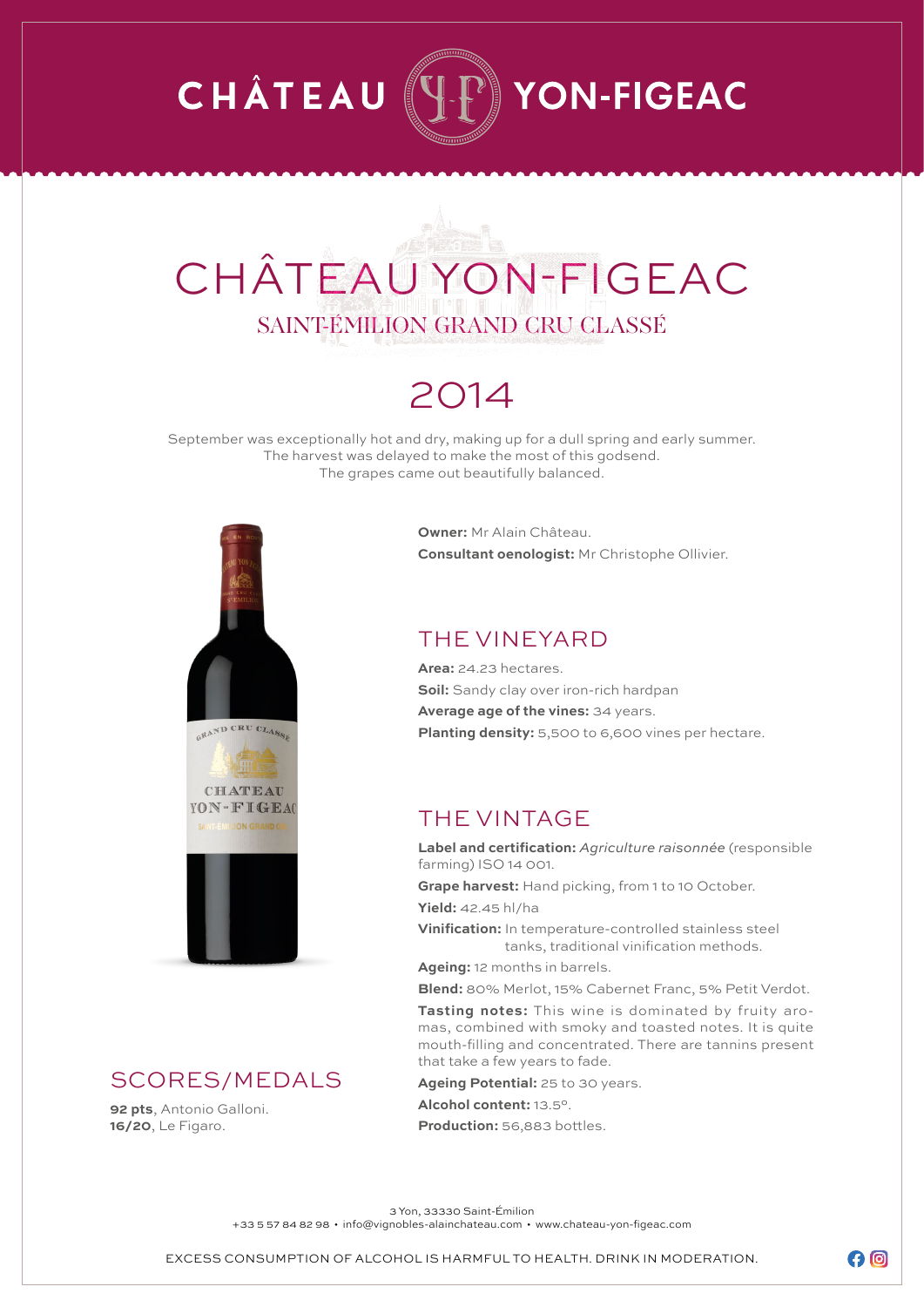## **CHÂTEAU YON-FIGEAC**

# CHÂTEAU YON-FIGEAC SAINT-ÉMILION GRAND CRU CLASSÉ

### 2015

The weather conditions in spring and early summer were ideal. The late summer rains (close to the thirty-year average) were enough to avoid too much water stress. This is a powerful wine with aromas characteristic of the very good Merlot vintages (sloe and cherry are perceptible).



#### SCORES/MEDALS

**92/95 pts**, Antioni Gallioni, Vinous April 2016. **90 pts**, Markus del Monego. **16.5/20**, Jancis Robinson & Richard Hemming.

**Owner:** Mr Alain Château. **Consultant oenologist:** Mr Christophe Ollivier.

#### THE VINEYARD

**Area:** 24.23 hectares. **Soil:** Sandy clay over iron-rich hardpan **Average age of the vines:** 30 years. **Planting density:** 5,500 to 6,600 vines per hectare.

#### THE VINTAGE

**Label and certification:** *Agriculture raisonnée* (responsible farming) ISO 14 001.

**Grape harvest:** Hand picking, from 17 September to 5 October.

**Yield:** 48.45 hl/ha

**Vinification:** In temperature-controlled stainless steel tanks, 25-day vatting time, traditional vinification methods.

**Ageing:** 12 months in new barrels (35%) and in one- season (or more) barrels.

**Blend:** 80% Merlot, 15% Cabernet Franc, 5% Petit Verdot.

**Tasting notes:** A deep robe with shades of ruby and purple, and a fine, bright meniscus. The nose is generous, open, revealing well-matured grapes and hints of stone fruits. In the mouth, this wine reveals a fine balance between aromatic freshness and alcohol. A well-rounded woodiness adds to the wine's complexity. The finish is long and will become more refined over time.

**Ageing potential:** 30 to 35 years. **Alcohol content:** 14.5°.

**Production:** 65,537 bottles.

3 Yon, 33330 Saint-Émilion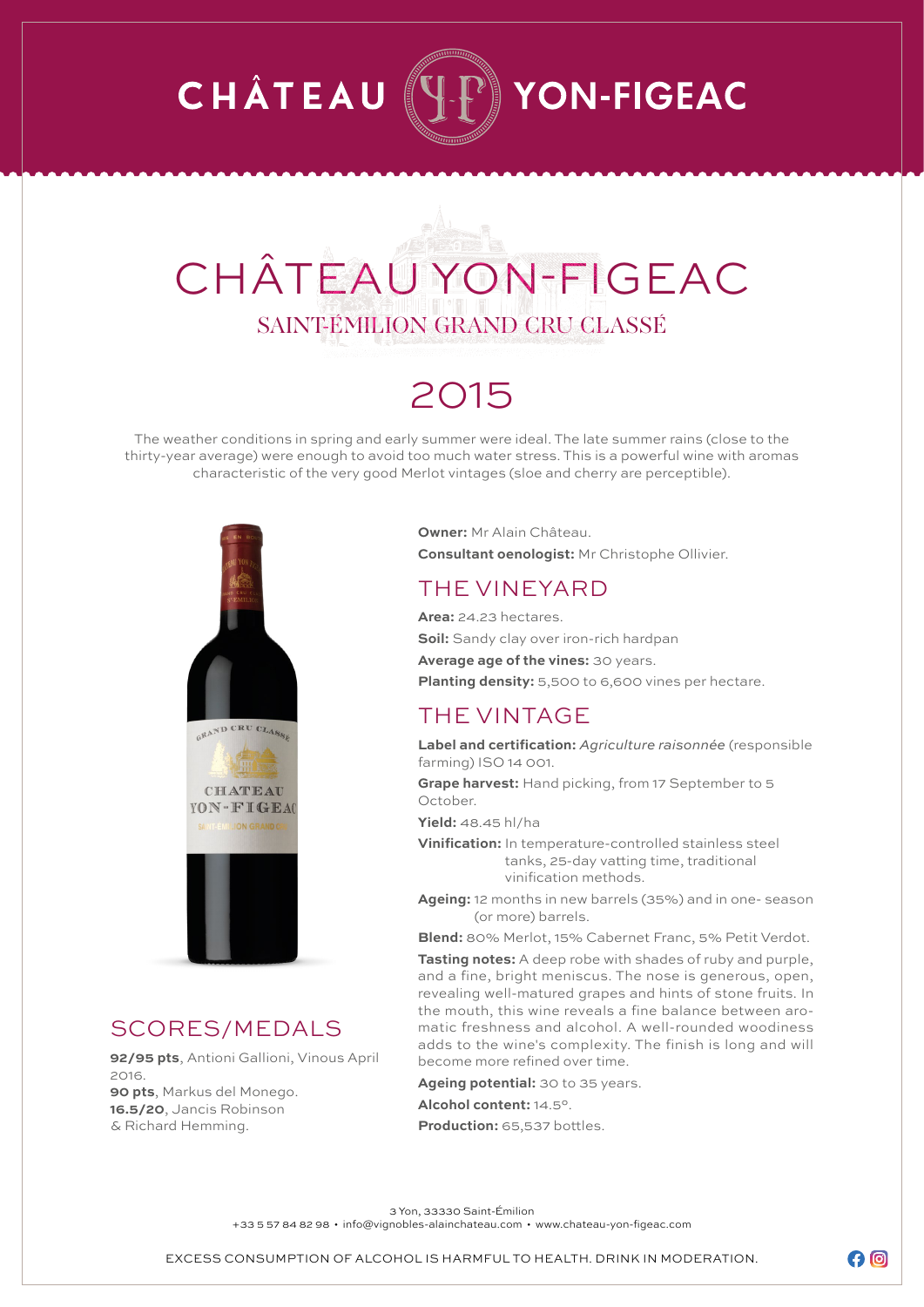## **CHÂTEAU YON-FIGEAC**

# CHÂTEAU YON-FIGEAC SAINT-ÉMILION GRAND CRU CLASSÉ

### 2016

After a concerning spring, in the end the weather was warm and dry until the grape harvest, with the result that this turned out to be one of the best Bordeaux vintages. The wine is highly scented and coloured.



#### SCORES/MEDALS

**16+ pts**, Jancis Robinson. **90 pts**, Yves Beck. **92 pts**, Antonio Galloni.

**Owner:** Mr Alain Château. **Consultant oenologist:** Mr Christophe Ollivier.

#### THE VINEYARD

**Area:** 24.23 hectares.

**Soil:** Sandy clay over iron-rich hardpan

**Average age of the vines:** 31 years.

**Planting density:** 5,500 to 6,600 vines per hectare.

#### THE VINTAGE

**Label and certification:** ISI 14001, member of the leading environmental management association for Bordeaux winegrowers since 2013, and HVE-certified (level 3) since the 2016 vintage.

**Grape harvest:** Hand picking, from 30 September to 18 October.

**Yield:** 49.27 hl/ha

**Vinification:** In temperature-controlled stainless steel tanks, traditional vinification methods.

**Ageing:** New barrels and in one-season (or more) barrels.

**Blend:** 82% Merlot, 12% Cabernet Franc, 6% Petit Verdot.

**Tasting notes:** A very deep, dark ruby robe. On the nose, the impression is one of potency, with a slight peatiness. In the mouth, this wine reveals a remarkable substance due to a fine concentration and the freshness of the grapes. Notes of spices and small red fruits. The finish is long and beautifully complex.

**Ageing potential:** 35 to 40 years. **Alcohol content:** 14.5°. **Production:** 81,872 bottles.

3 Yon, 33330 Saint-Émilion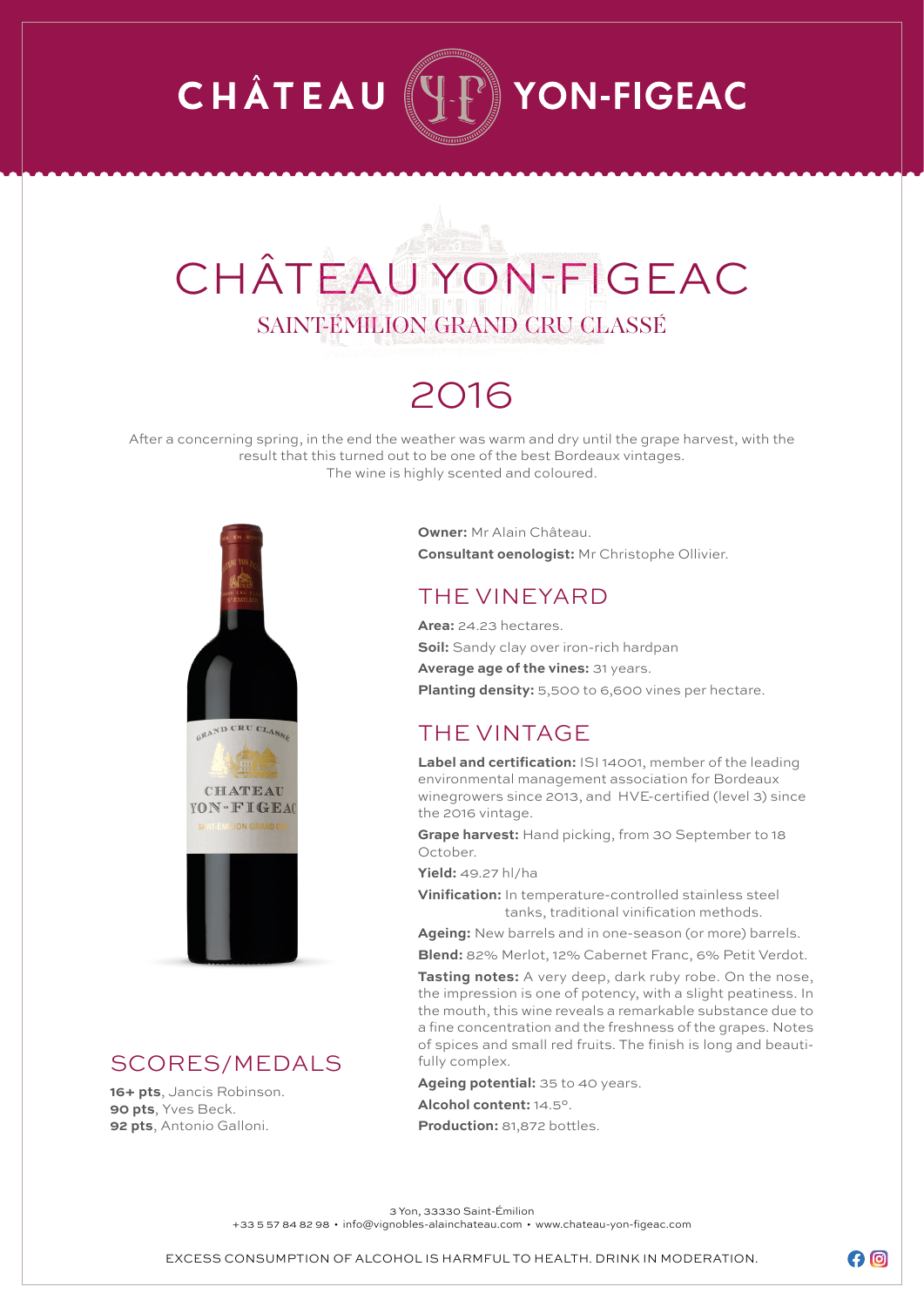## **CHÂTEAU**  $\mathbb{P}\mathbb{I}$  YON-FIGEAC

# CHÂTEAU YON-FIGEAC SAINT-ÉMILION GRAND CRU CLASSÉ

### 2017

A dry summer brought the grapes gently to maturity. Nevertheless, the severe spring frosts will remain the most memorable climate event of this year. Temperatures picked up in May, but July and August remained relatively cool.



#### SCORES/MEDALS

**90 pts**, Antonio Galloni. **90-92 pts**, Wine Enthusiast. **16.5**, Jancis Robinson.

**Owner:** Mr Alain Château. **Consultant oenologist:** Mr Christophe Ollivier.

#### THE VINEYARD

**Area:** 24.23 hectares. **Soil:** Sandy clay over iron-rich hardpan **Average age of the vines:** 31 years. **Planting density:** 5,500 to 6,600 vines per hectare.

#### THE VINTAGE

**Label and certification:** ISI 14001, member of the leading environmental management association for Bordeaux winegrowers since 2013, and HVE-certified (level 3) since the 2016 vintage.

**Grape harvest:** Hand picking, from 18 September to 2 October.

**Yield:** 17.91 hl/ha

**Vinification:** In temperature-controlled stainless steel tanks, traditional vinification methods.

**Ageing:** New barrels and in one-season (or more) barrels.

**Blend:** 87% Merlot, 7% Cabernet Franc, 6% Petit Verdot.

**Tasting notes:** The wine expresses a very delicate aromatic profile. The mouth is dense and full of flavour. The finish is lively and quite long.

**Ageing potential:** 20 to 25 years.

**Alcohol content:** 13.5°.

**Production:** 17,550 bottles.

3 Yon, 33330 Saint-Émilion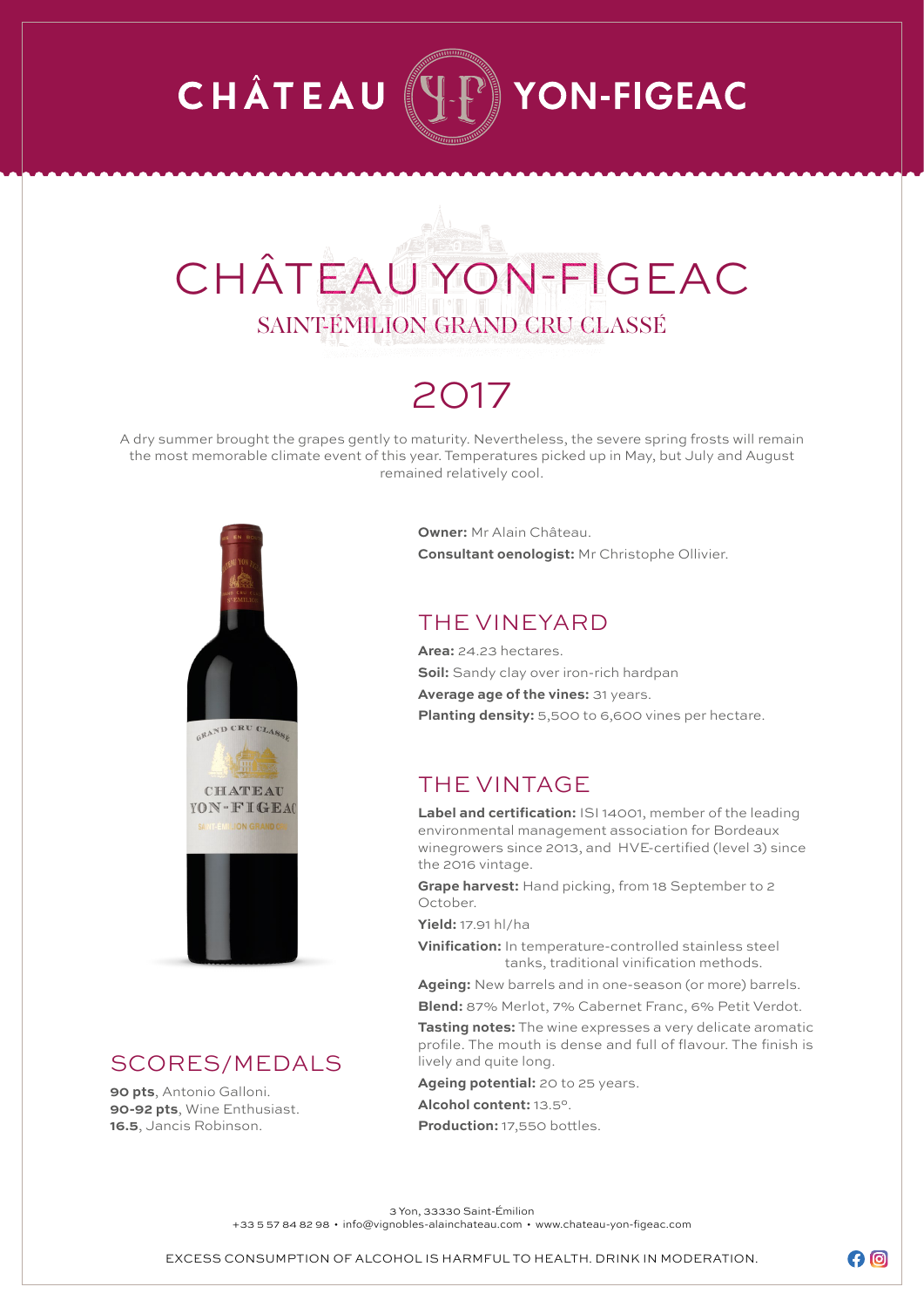## **CHÂTEAU** YON-FIGEAC

# CHÂTEAU YON-FIGEAC SAINT-ÉMILION GRAND CRU CLASSÉ

### 2018

The summer and the late season especially were hot and relatively dry until October. Although the season got off to a worrying start, with an outbreak of mildew in particular that needed constant attention to bring it under control, 2018 is clearly one of the very good Bordeaux vintages.



#### SCORES/MEDALS

**90-92 pts**, Neal Martin. **16/20 - 90/100**, Jean Marc Quarin. **92 pts**, Markus del Monego.

**Owner:** Mr Alain Château. **Consultant oenologist:** Mr Christophe Ollivier.

#### THE VINEYARD

**Area:** 24.23 hectares. **Soil:** Sandy clay over iron-rich hardpan

**Average age of the vines:** 32 years. **Planting density:** 5,500 to 6,600 vines per hectare.

#### THE VINTAGE

**Label and certification:** ISI 14001, member of the leading environmental management association for Bordeaux winegrowers since 2013, and HVE-certified (level 3) since the 2016 vintage.

**Grape harvest:** Hand picking, from 19 September to 4 October.

**Yield:** 31.36 hl/ha

**Vinification:** In temperature-controlled stainless steel tanks, traditional vinification methods.

**Ageing:** New barrels and in one-season (or more) barrels. **Blend:** 88% Merlot, 6% Cabernet Franc, 6% Petit Verdot.

**Tasting notes:** The nose is expressive and complex (aromas of menthol and blackberries). The mouth is dense, quite compact and powerful. As it develops in the bottle, the bouquet characteristic of the great red wines can be expected to appear.

**Ageing potential:** 30 to 40 years. **Alcohol content:** 14.5°.

**Production:** 68,673 bottles.

3 Yon, 33330 Saint-Émilion